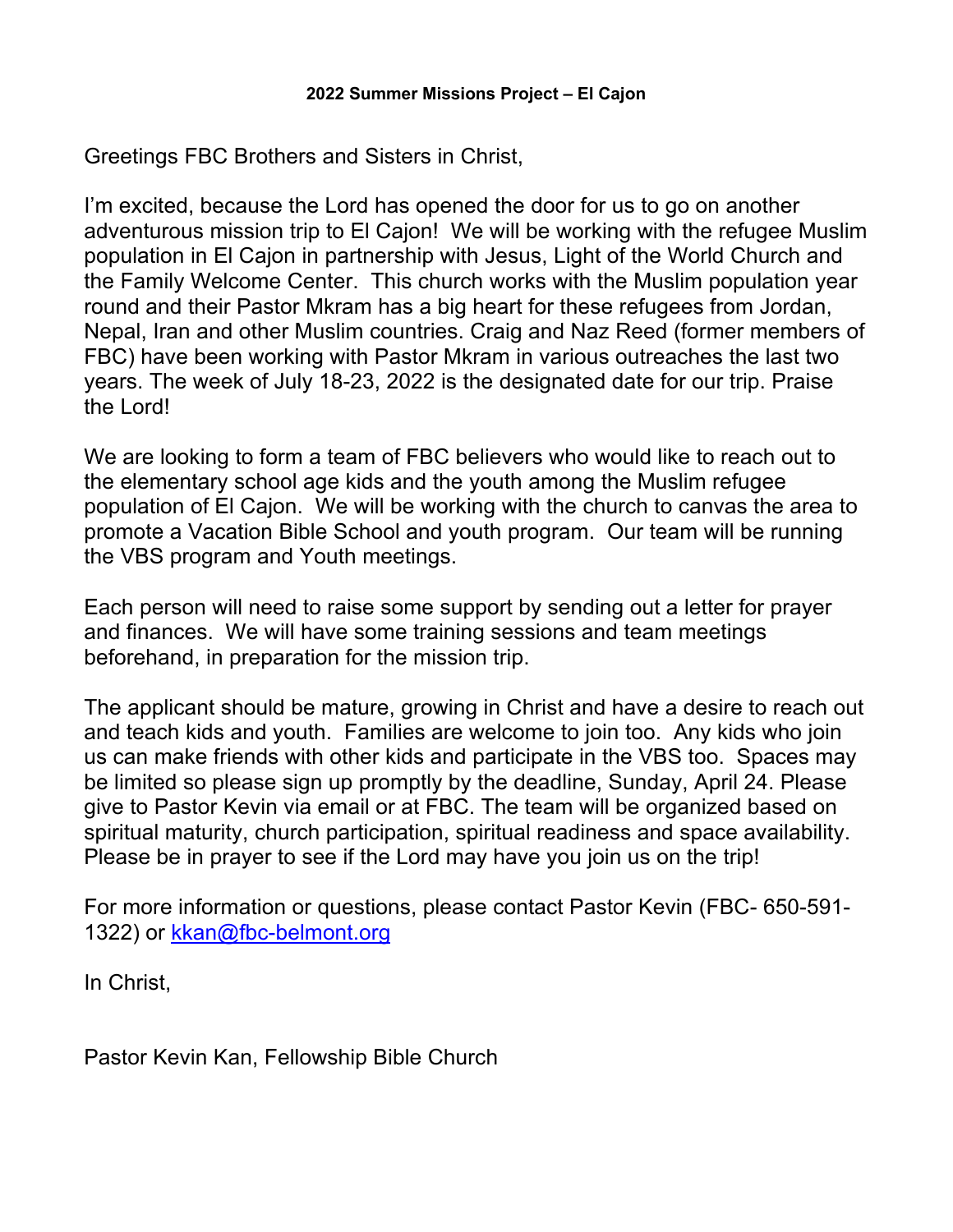## **2022 Summer Missions Application**

| <b>Personal Information</b>                       |                                                                                                                                                                                                                      |                                       |
|---------------------------------------------------|----------------------------------------------------------------------------------------------------------------------------------------------------------------------------------------------------------------------|---------------------------------------|
|                                                   |                                                                                                                                                                                                                      |                                       |
|                                                   |                                                                                                                                                                                                                      |                                       |
|                                                   |                                                                                                                                                                                                                      |                                       |
| School/Occupation _______________________________ |                                                                                                                                                                                                                      | Cell phone # ________________________ |
|                                                   |                                                                                                                                                                                                                      |                                       |
| Mission assignment: El Cajon, CA                  |                                                                                                                                                                                                                      |                                       |
|                                                   | <b>Physical and Mental Health Information</b>                                                                                                                                                                        |                                       |
| 1 <sub>1</sub>                                    | Is your general health (circle one) outstanding, good, satisfactory, below average or<br>poor? Do you presently have any medical conditions that we need to be aware of?                                             |                                       |
| 2.                                                |                                                                                                                                                                                                                      |                                       |
|                                                   |                                                                                                                                                                                                                      |                                       |
|                                                   | Physician's address______________________                                                                                                                                                                            | Physician's ph. #                     |
| 3.                                                | Who should we contact in case of an emergency? Please include name, address and<br>phone $#$<br><u> 1989 - Johann John Stone, mars eta bainar eta mondo eta mondo eta mondo eta mondo eta mondo eta mondo eta mo</u> |                                       |

4. Do you have any physical or mental weaknesses, limitations, or disabilities that may affect your participation in strenuous activities and a heavy schedule? If so please take a moment to discuss with Pastor Kevin or write here \_\_\_\_\_\_\_\_\_\_\_\_\_\_\_\_\_\_\_\_\_\_\_\_\_\_\_\_

 $\mathcal{L}_\text{G}$  , and the contribution of the contribution of the contribution of the contribution of the contribution of the contribution of the contribution of the contribution of the contribution of the contribution of t

\_\_\_\_\_\_\_\_\_\_\_\_\_\_\_\_\_\_\_\_\_\_\_\_\_\_\_\_\_\_\_\_\_\_\_\_\_\_\_\_\_\_\_\_\_\_\_\_\_\_\_\_\_\_\_\_\_\_\_\_\_\_\_\_\_\_\_\_\_\_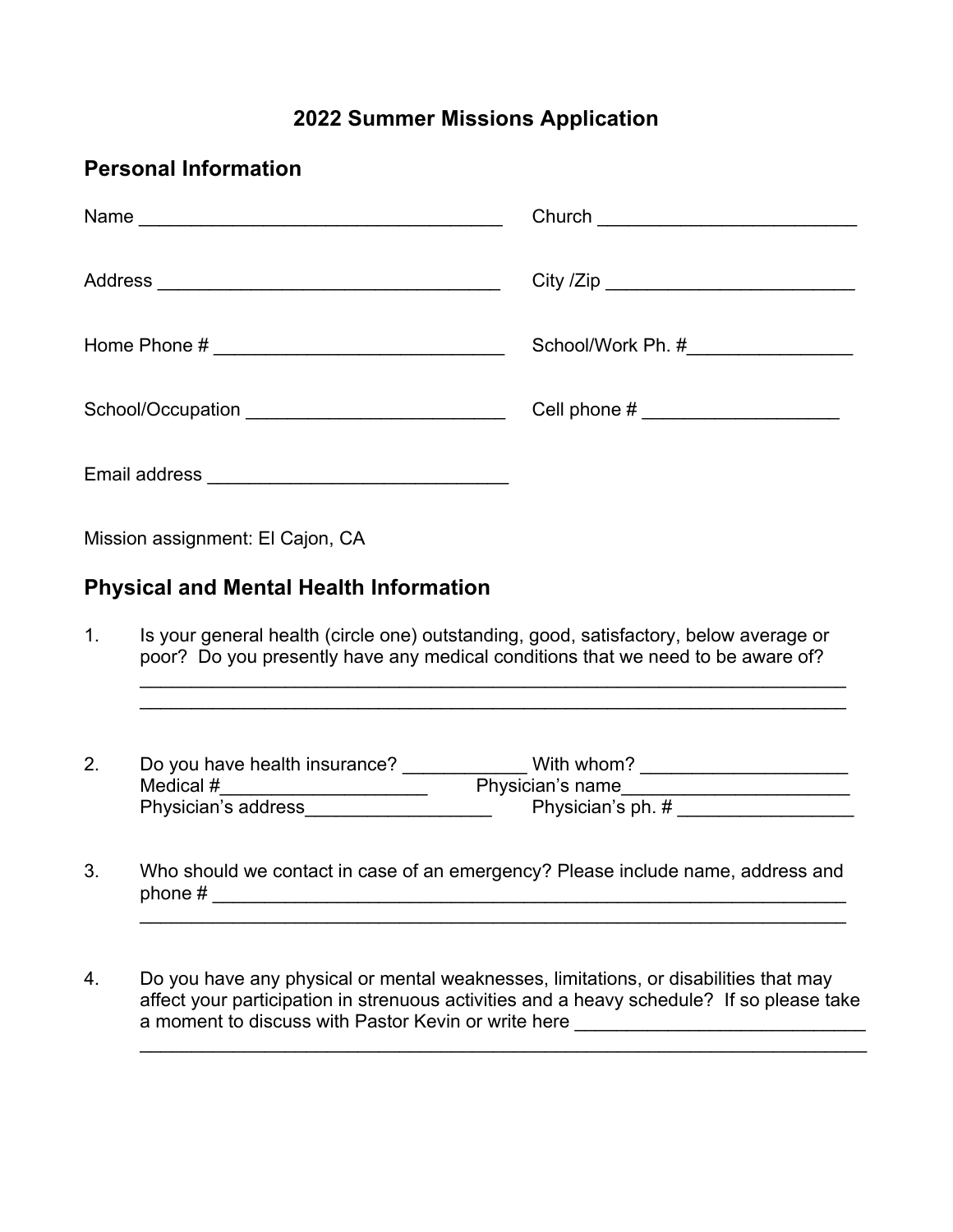## **Summer Missions Questionnaire**

1. How long have you been a Christian? Share your salvation testimony.

- 2. How have you grown closer to the Lord this past year? Please describe.
- 3. Please describe your regular habits of prayer, Bible reading and spiritual disciplines.
- 4. Have you ever led someone to the Lord? Have you witnessed to someone this past year? Do you know how to lead a child and adult to Christ?

- 5. What ministries have you been involved in or are presently in that will assist you in the mission project (i.e. teaching at S.S., VBS, children's club etc., youth worship or council)?
- 6. What ministries are you presently serving in?
- 7. Have you ever been on a mission team before? Where did you serve, when did you go and whom did you serve with? How did God bless you through this trip?